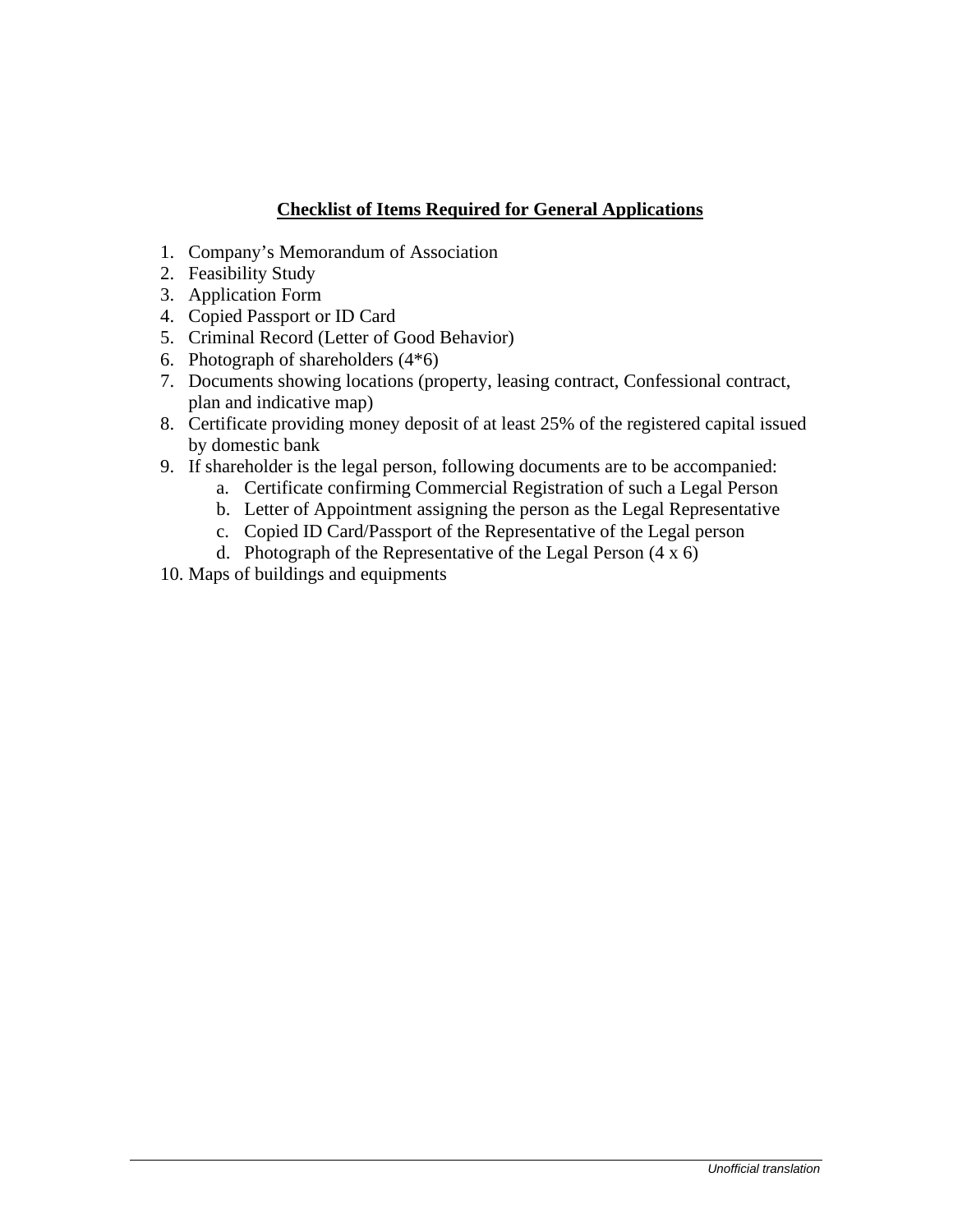# **Kingdom of Cambodia**

## **The Council for Development of Cambodia Cambodia for Investment Board**

### **Application for Investment in Cambodia**

## **I- Structure of the Company:**

| a. General Information                                                         |                    |  |  |
|--------------------------------------------------------------------------------|--------------------|--|--|
|                                                                                |                    |  |  |
|                                                                                |                    |  |  |
|                                                                                |                    |  |  |
|                                                                                |                    |  |  |
|                                                                                |                    |  |  |
|                                                                                | Website:Email:     |  |  |
| - Type of the Company (please tick $\sqrt{ }$ in the box $\Box$ )              |                    |  |  |
| $\Box$ Corporation 1                                                           | $\Box$ Partnership |  |  |
| $\Box$ Foreign Commercial Company                                              |                    |  |  |
| <i>Note:</i> Corporation would include: Company with Limited Liability, Public |                    |  |  |
| Company with Limited Liability, and Single Limited Company                     |                    |  |  |
|                                                                                |                    |  |  |
| <u>i a maia a sistema a m</u>                                                  |                    |  |  |

- Specifications of certification of money deposited at bank 25%...................

 b. Composition of the Company **Shareholder** 

| Family Name &<br><b>First Name</b> | Nationality | <b>ID Card or Passport</b><br>No. & Date | Address   Percentage of Share |
|------------------------------------|-------------|------------------------------------------|-------------------------------|
|                                    |             |                                          |                               |

Composition of Members of Board of Directors (including third party)

| Family Name &<br><b>First Name</b> | Nationality | ID Card or Passport<br>No. & Date | Address <sup>1</sup> | Percentage of Share |
|------------------------------------|-------------|-----------------------------------|----------------------|---------------------|
|                                    |             |                                   |                      |                     |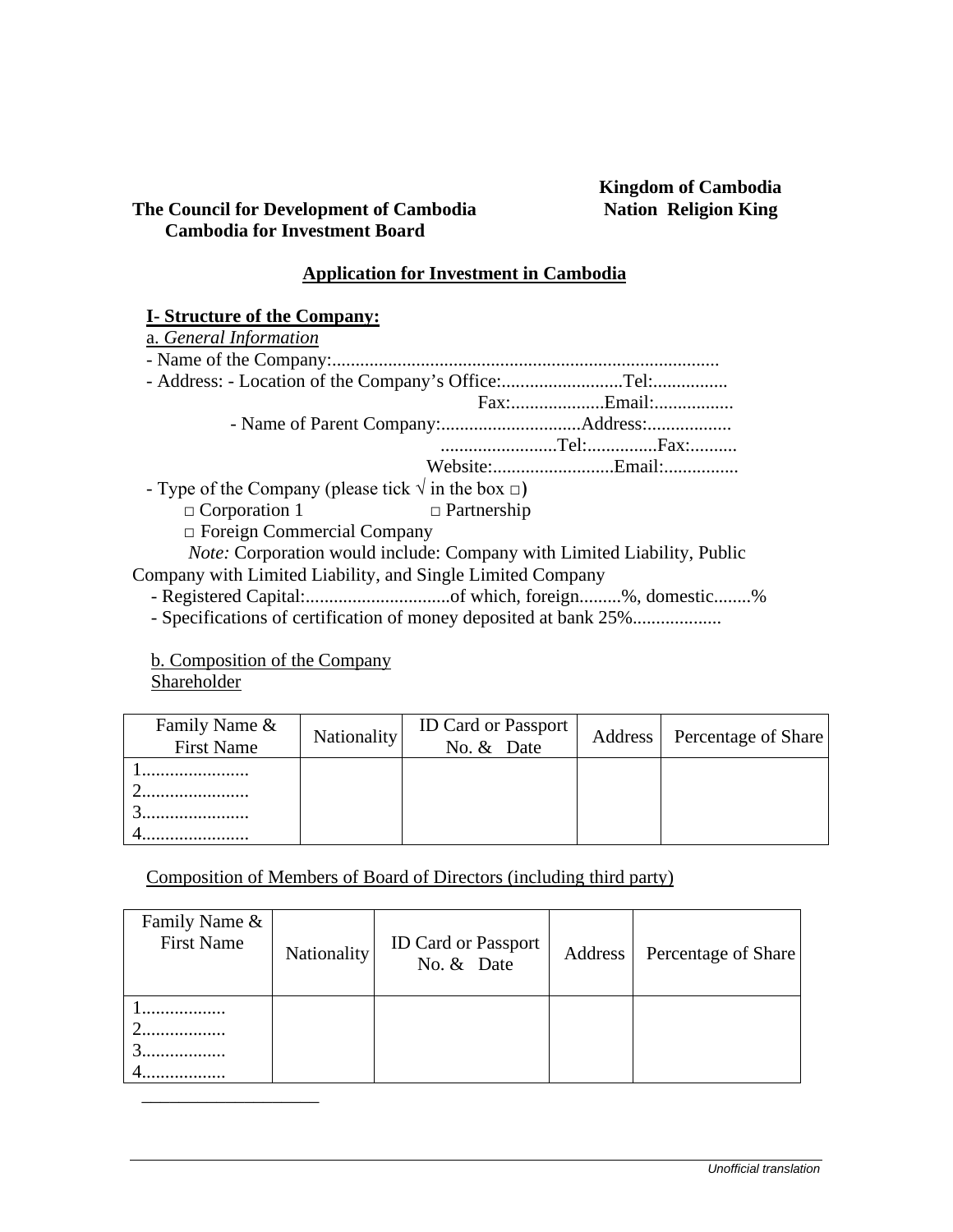Note of the Translator: The Khmer original version uses a strange terminology "kromhoun Moultoun". If Corporation is the meant to be the equivalent word, it should be "Sachivakam"

## **II. Investment Application:**

a. *General Information*

| - Investment sector: (please tick $\sqrt{ }$ in the box $\Box$ )                                        |
|---------------------------------------------------------------------------------------------------------|
| $\Box$ Agro-industry $\Box$ Civil engineering $\Box$ Energy $\Box$ Finance $\Box$ Industry $\Box$ Mines |
| $\Box$ Tourism $\Box$ Transportation $\Box$ Telecommunication $\Box$ Industrial zone $\Box$ Other       |
| - Applicant:                                                                                            |
|                                                                                                         |
|                                                                                                         |
| Authorizing Letter (If no position within the Company): No:dated                                        |
| - Total Capital Investment:Of which, capital on:                                                        |
|                                                                                                         |
| Construction/site preparationm3 Price:USD Existing                                                      |
| construction $\Box$ New Building $\Box$                                                                 |
| Means of Production (Equipment, engines for production, other                                           |
| materials) worth of:USD (accompanied by attached list as described in the                               |
| Annex)                                                                                                  |
|                                                                                                         |
|                                                                                                         |
| - Source of Capital Investment: Own capital:Long-term bank loan:                                        |
|                                                                                                         |
| - Location of Investment: Land lot                                                                      |
| No:StreetvillageCommune/SangkatDistrictProvince/Town:                                                   |
| Area:m2                                                                                                 |
| - Plan to implement the project:                                                                        |
|                                                                                                         |
| Time to equip with equipmentsStart production                                                           |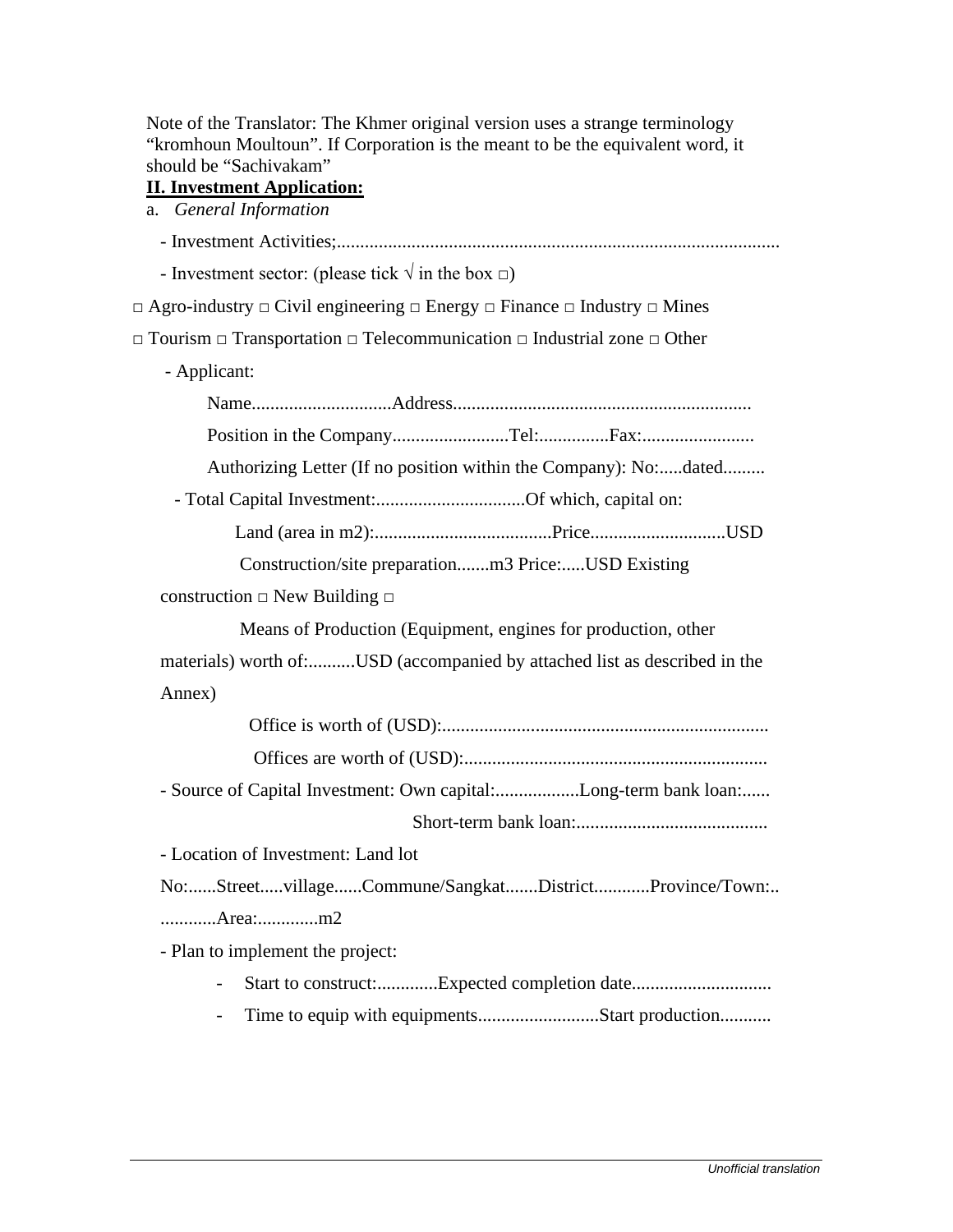#### - Product Information:

| <b>Types of Products</b> | Unit | <b>Annual Production Capacity</b> |              |                        | <b>Market</b> |              |                    |
|--------------------------|------|-----------------------------------|--------------|------------------------|---------------|--------------|--------------------|
|                          |      | <b>First year</b>                 |              | <b>Full Production</b> |               | Domestic in% | <b>Export in %</b> |
|                          |      | Quantity                          | <b>Value</b> | <b>Quantity</b>        | <b>Value</b>  |              |                    |
|                          |      |                                   |              |                        |               |              |                    |
|                          |      |                                   |              |                        |               |              |                    |
|                          |      |                                   |              |                        |               |              |                    |

- Market:........................................................................................................................

- Needs for Labor

| Type of Labor              | <b>Starting Period</b> |         | <b>Full Capacity</b> |         |  |
|----------------------------|------------------------|---------|----------------------|---------|--|
|                            | Local                  | Foreign | Local                | Foreign |  |
| - Management               |                        |         |                      |         |  |
| - Engineer                 |                        |         |                      |         |  |
| - Technician               |                        |         |                      |         |  |
| - Advisor                  |                        |         |                      |         |  |
| - Administrative personnel |                        |         |                      |         |  |
| - Skilled personnel        |                        |         |                      |         |  |
| - Non-skilled personnel    |                        |         |                      |         |  |
| - Total                    |                        |         |                      |         |  |

- Annual inputs (raw materials) needed: *to fill in the form attached in the Annex*

- Energy and Water Consumption:

- Annual coal or firewood:...........m3/year, Gas:.......................tons/year
- Oil:.............................................tons/liters/year
- Electricity (Assembly power):.................MW, Annual need.......KWH
- Water Consumption:................................m3/year

*b. Selection:* □ Exemption on Income tax □ Special Depreciation

 $\Box$  To only obtain assurance on investment (not asking for incentives)

(*Among the three options, investor is only allowed to choose one*)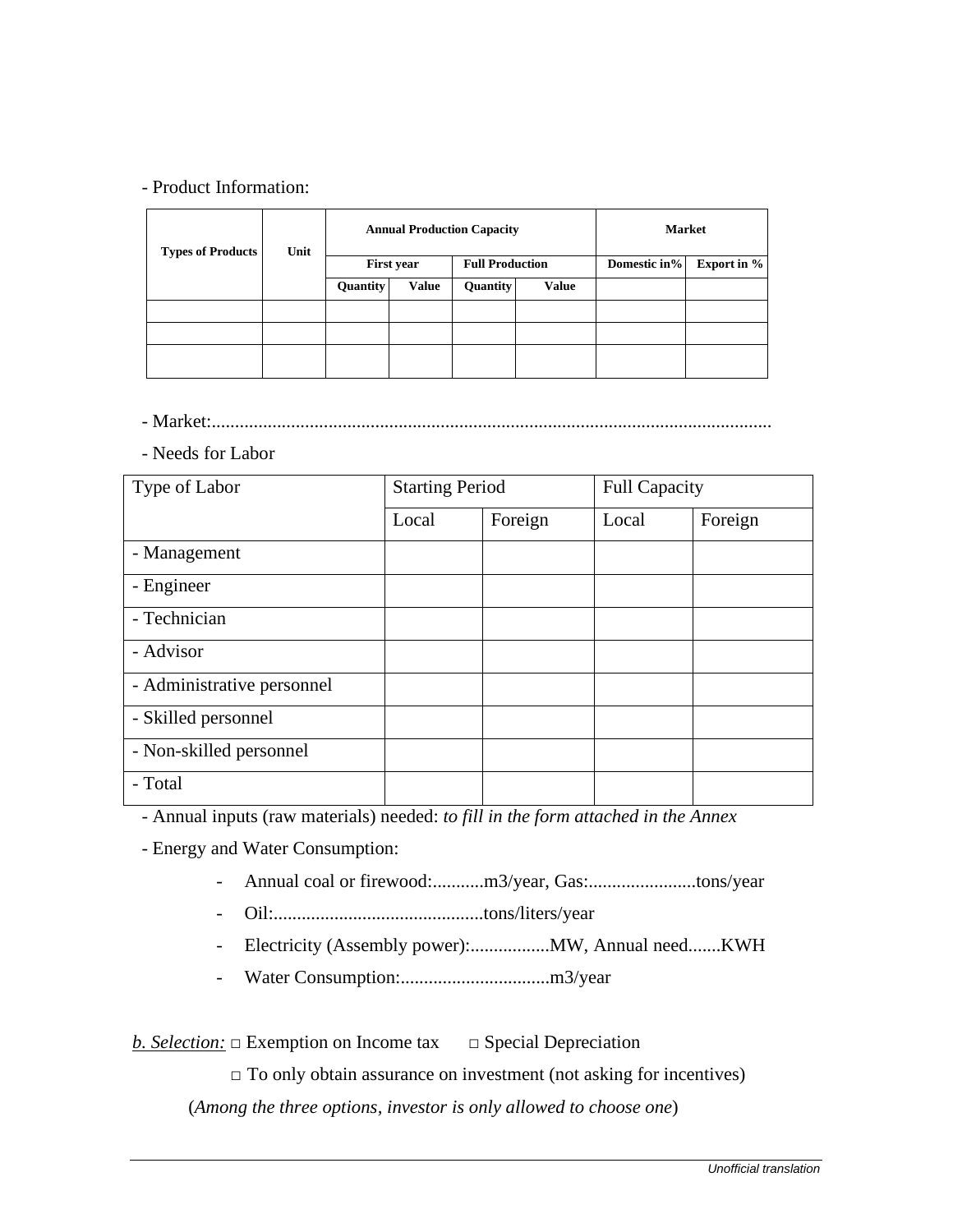#### c. Information on Environment:

Mode of transport of raw materials and finished products into and out  $\overline{a}$ of the investment area:

Estimate of volume:

Liquid waste:................m3/month Hard waste:.............m3 or tons/months 

Table of estimation of concentration in:  $\overline{a}$ 

the process of sewage discharge

| - Total number of hard substances dissolved in water                 |  |
|----------------------------------------------------------------------|--|
|                                                                      |  |
| Evaporization of gas molecules in air                                |  |
|                                                                      |  |
|                                                                      |  |
|                                                                      |  |
| - Place used as disposal area for hard and liquid wasted, and to gas |  |
| emission                                                             |  |
|                                                                      |  |
|                                                                      |  |
|                                                                      |  |
|                                                                      |  |
| - Sources of increasing noise and vibration                          |  |
|                                                                      |  |
|                                                                      |  |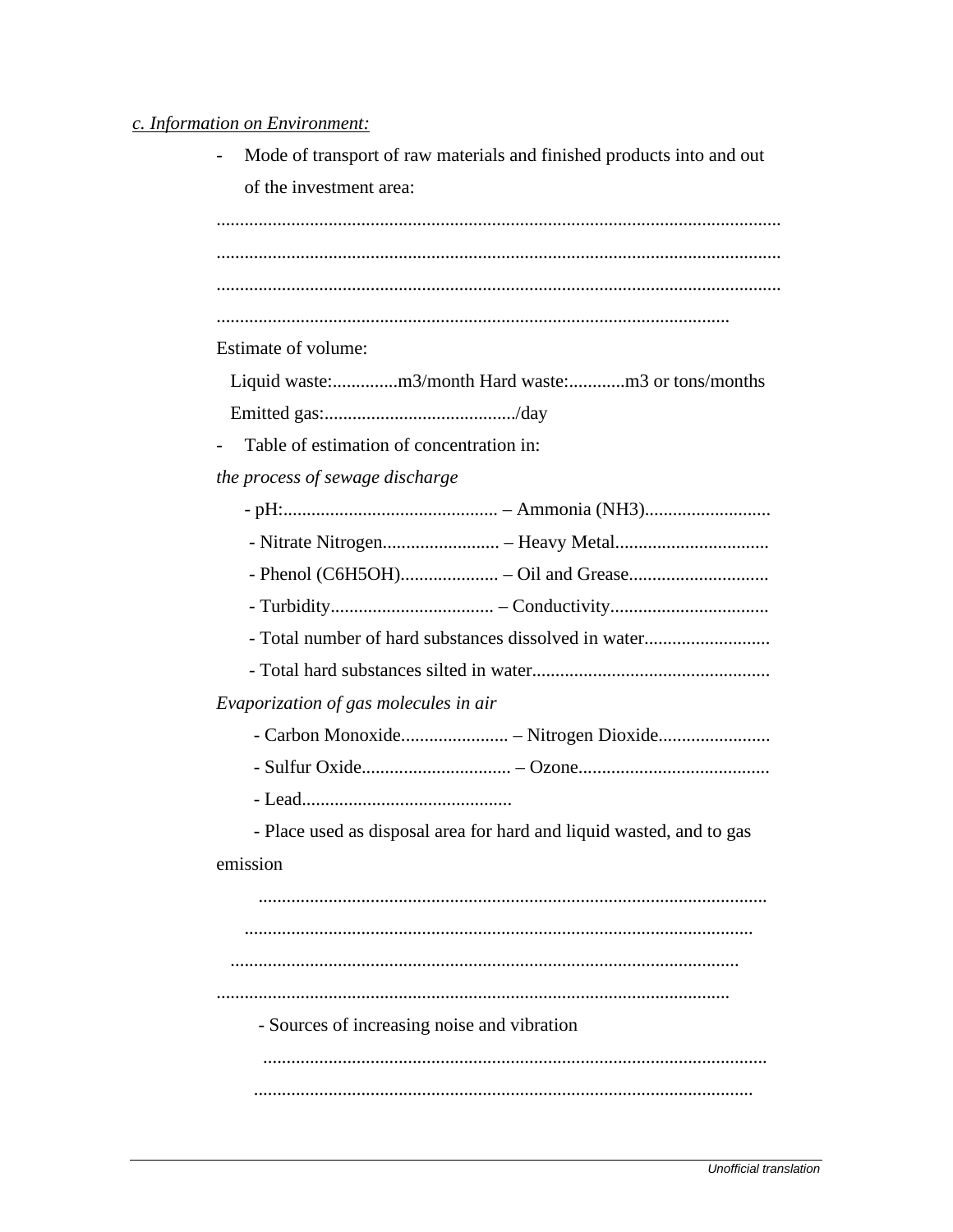...........................................................................................................

...........................................................................................................

- Residing Conditions of employees, workers
- Supply of clean water:....................................................................
- Health, safety:.................................................................................
- Sanitation:.......................................................................................
- Management of hard waste:............................................................

#### *d. Information on Taxes*

To fill in the Form attached in the Annex.

#### **III. Assurance: Being the Project Owner, I would like to assure that**

- The project is not included in the banned list mentioned in the Annex of the Sub-decree on the Implementation of the Amendment of the Law on Investment
- The above in formation is correct and not intended to falsify.

Made in ............Date.............Month..........Year.....................

Signature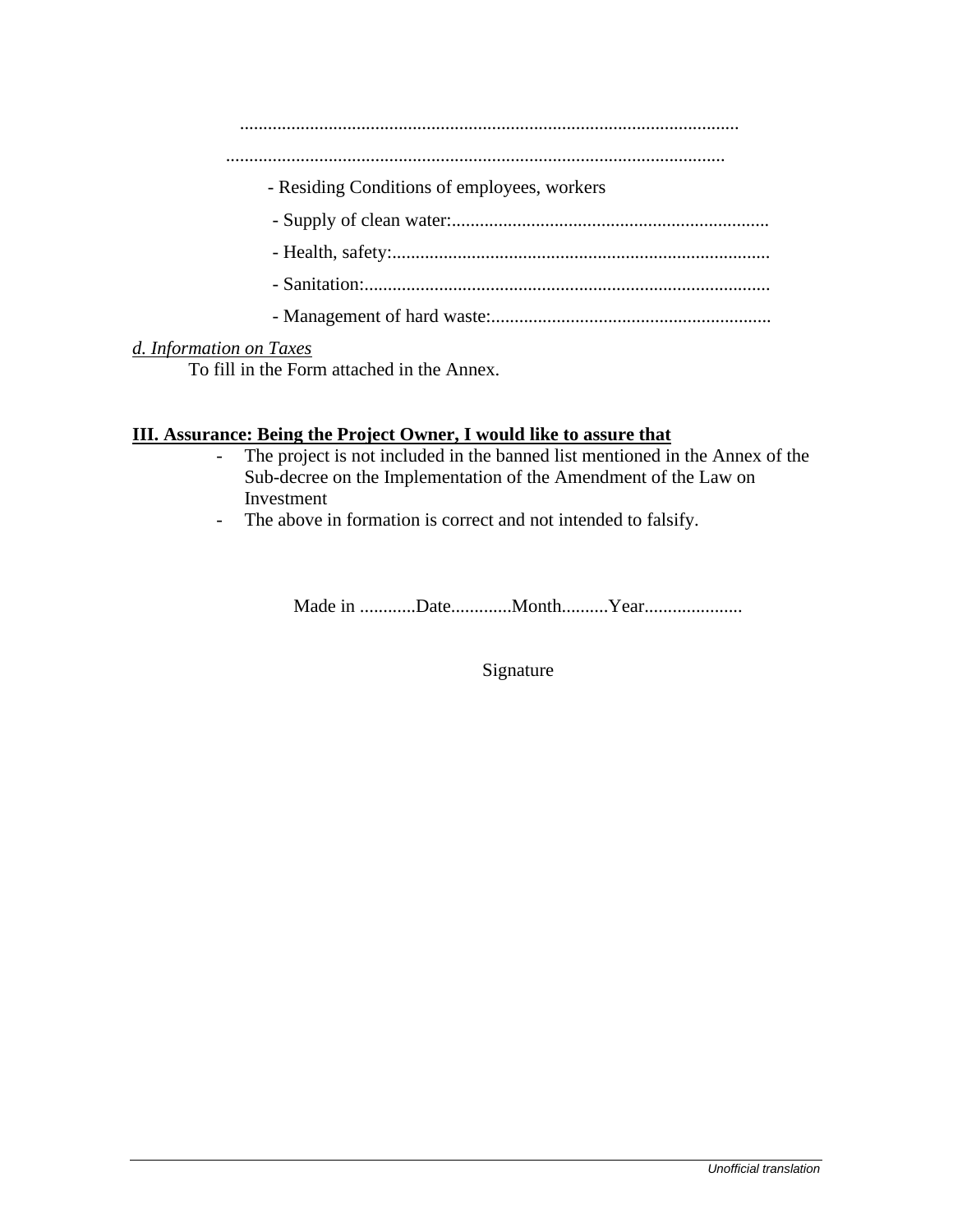## **Annex 1**

| No. | List of Item |                |                | Quantity   Unit Price |                | Source           |                |  |  |
|-----|--------------|----------------|----------------|-----------------------|----------------|------------------|----------------|--|--|
|     |              |                |                | (USD)                 | (USD)          | Local            | Import         |  |  |
|     | $\mathbf{1}$ | $\overline{2}$ | $\overline{3}$ | $\overline{4}$        | $\overline{5}$ | $\boldsymbol{6}$ | $\overline{7}$ |  |  |
|     |              |                |                |                       |                |                  |                |  |  |
|     |              |                |                |                       |                |                  |                |  |  |
|     |              |                |                |                       |                |                  |                |  |  |
|     |              |                |                |                       |                |                  |                |  |  |
|     |              |                |                |                       |                |                  |                |  |  |
|     |              |                |                |                       |                |                  |                |  |  |
|     |              |                |                |                       |                |                  |                |  |  |
|     |              |                |                |                       |                |                  |                |  |  |
|     |              |                |                |                       |                |                  |                |  |  |
|     |              |                |                |                       |                |                  |                |  |  |
|     |              |                |                |                       |                |                  |                |  |  |
|     |              |                |                |                       |                |                  |                |  |  |
|     |              |                |                |                       |                |                  |                |  |  |
|     |              |                |                |                       |                |                  |                |  |  |
|     |              |                |                |                       |                |                  |                |  |  |
|     |              |                |                |                       |                |                  |                |  |  |
|     |              |                |                |                       |                |                  |                |  |  |
|     |              |                |                |                       |                |                  |                |  |  |
|     |              |                |                |                       |                |                  |                |  |  |
|     |              |                |                |                       |                |                  |                |  |  |
|     |              |                |                |                       |                |                  |                |  |  |
|     |              |                |                |                       |                |                  |                |  |  |
|     |              |                |                |                       |                |                  |                |  |  |
|     |              |                |                |                       |                |                  |                |  |  |
|     |              |                |                |                       |                |                  |                |  |  |
|     |              |                |                |                       |                |                  |                |  |  |
|     |              |                |                |                       |                |                  |                |  |  |
|     |              |                |                |                       |                |                  |                |  |  |
|     |              |                |                |                       |                |                  |                |  |  |
|     |              |                |                |                       |                |                  |                |  |  |
|     |              |                |                |                       |                |                  |                |  |  |
|     |              |                |                |                       |                |                  |                |  |  |
|     |              |                |                |                       |                |                  |                |  |  |
|     |              |                |                |                       |                |                  |                |  |  |
|     |              |                |                |                       |                |                  |                |  |  |
|     |              |                |                |                       |                |                  |                |  |  |
|     |              |                |                |                       |                |                  |                |  |  |
|     |              |                |                |                       |                |                  |                |  |  |
|     | Total        |                |                |                       |                |                  |                |  |  |
|     |              |                |                |                       |                |                  |                |  |  |

List of Production Equipments/materials Needed